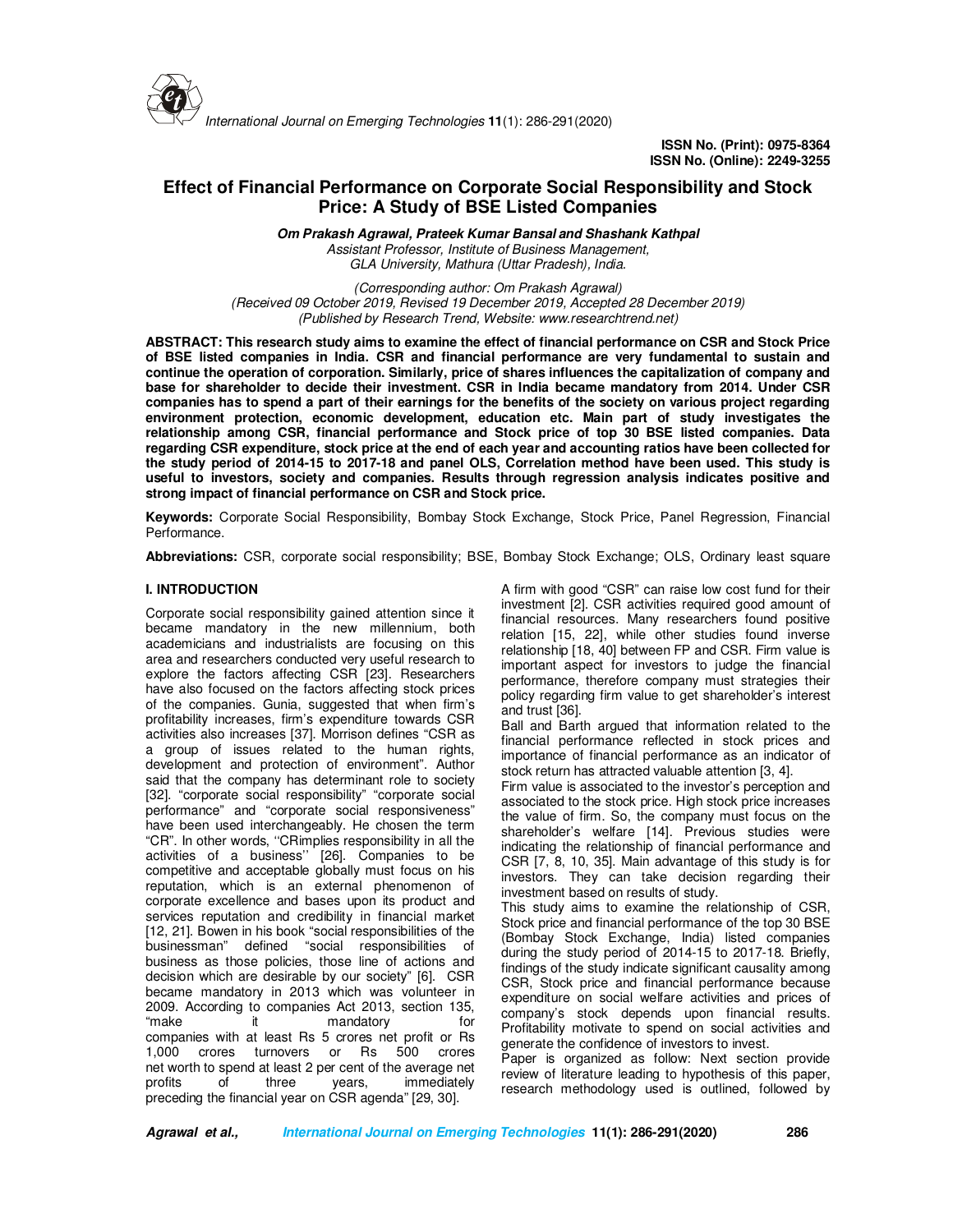statistics and main results and last section concludes the study.

## **II. REVIEW OF LITERATURE**

This section deals with relevant literature related to causality of CSR, Stock price and Financial performance.

CSR has emerged as significant area of research for the researchers to find its relationship with other variable such Financial performance and Stock price. People wants to know what influence market value of share and spending on CSR. Practically, profitability and availability of fund influences firm's spending on social activities. Other factors like reputation of the company, expectation of society and environment protection are also motivator behind the spending on CSR. Investor also tends to invest their fund in those stock of companies which are socially responsible. A large number of studies has been examined the relationship between CSR and financial performance. Jørgensen, said that half of the studies indicated positive relationship while other studies have mixed results [21]. Geetika and Maqbool, found positive relationship between CSR and financial performa nce of Indian banks [17, 27]. Cochran, observed positive relationship between CSR and accounting performance [10] while Freeman said CSR may lead to cut the cost and conflicts with stakeholders [16].

Pava, concluded improvement in financial performance due to CSR [34]. Verschoor, found positive relationship of CSR with relationship of shareholders [39]. Peters said that CSR may have long term impact over financial performance [35]. Companies with good CSR policy may increase value of firm, operating performance and stock value. The concerned social welfare motivates firm's management to focus on profitability and positively assessed by investors [5, 9]. Companies in Singapore benefited by CSR in terms of high reputation, good economic performance, high morale of employees and faith of investors in company which will lead in high financial performance and increased stock price [7, 8]. Hudson said company's expenditure on wages, social welfare, timely payment to supplier may lead to liquidity problem [19] while Lee, observed that due to CSR companies can decrease their cost of equity [24]. Vance, said that CSR may lead to decline in share price of U.S.A companies [38]. Firm's CSR image may lead to lower cost and high performance [11]. Study conducted by [25] observed that firm's spending on CSR may have high market value. Jacobs, found positive relationship between stock price and social and environment related announcement [20].

| Table 1: Summary of Literature Review. |  |  |  |  |
|----------------------------------------|--|--|--|--|
|----------------------------------------|--|--|--|--|

| <b>Studies</b>                 | <b>Conclusion</b>                                     |  |  |  |
|--------------------------------|-------------------------------------------------------|--|--|--|
| [7, 8, 10, 16, 17, 27, 28, 34, | Positive relation of CSR and                          |  |  |  |
| 391                            | financial performance                                 |  |  |  |
| [35]                           | Long term association<br>between CSR and financial    |  |  |  |
|                                | performance                                           |  |  |  |
| [19]                           | Negative impact of CSR on                             |  |  |  |
|                                | financial performance                                 |  |  |  |
| [24]                           | CSR may lead to decrease in                           |  |  |  |
|                                | cost of equity                                        |  |  |  |
| [38]                           | Decline in share price of USA<br>companies due to CSR |  |  |  |
| [20, 25]                       | Positive relation of CSR and<br>stock price           |  |  |  |

Based on the above review of literature following null hypothesis have been established to examine the relationship among CSR, Stock Price and Financial Performance:

Ho1: There is no positive association between CSR and Financial Performance.

Ho2: There is no positive association between Stock price and Financial performance.

Ho3: There is no positive association between CSR and Stock Price.

# **III. THEORETICAL FRAMEWORK**

It has been observed that CSR now became the hot topic for the research. Companies who perform activities of social welfare required sufficient liquidity which can be generated through high profitability. Market value of the firm also dependent upon his reputation and investor's trust. The researcher found positive association between CSR and Financial performance [10, 16, 17, 27, 28, 34, 39], negative impact of CSR on financial performance [19], association of CSR and Stock price [25] and profitability of company influences the perception of investors [5]. To check the association among stock price, financial performance and corporate social responsibility, ratios of profitability, solvency, liquidity, yearly expenditure on CSR and stock price at the end of year have been used.



**Fig. 1.** Theoretical Framework.

# **IV. RESEARCH METHODOLOGY**

We set out this paper by addressing the meaning and importance of CSR, Stock price and financial performance then move to methodology. This research is to examine the association of CSR, Stock price and financial performance in India. The population of the study is BSE (Bombay Stock Exchange) listed top 30 companies. From inception of BSE many companies were included and excluded based on the calculation of base amount of 100 in 1986. BSE SENSEX constitutes 31 companies in which TATA Motors has two stocks. Data of financial performance for the period of 2014-15 to 2017-18 has been collected through the website of

moneycontrol.com. To judge the financial performance, information of ROCE, NPR, CR, EPS and Net Sales have been collected in terms of ratios. On the other hand, stock price at the end of each year and expenditure on CSR in the respective years has been taken for the purpose of study.

# **V. DATA ANALYSIS**

Panel regression analysis (fixed and random effect) has been carried out with the help of Eviews 9.0 [1, 13, 33]. To check the relationship correlation applied. Preliminarily, descriptive statistics and unit root test also used with help of Eviews.

The model used for the study is as follow:

CSR<sub>it</sub> = α+β<sub>1</sub>NPRit + β<sub>2</sub>CRit + β<sub>3</sub> EPSit + β<sub>4</sub>ROCEit + β<sub>5</sub>SIZEit + €<sub>it</sub> (1)  $β<sub>5</sub>SIZEit +  $€<sub>it</sub>$$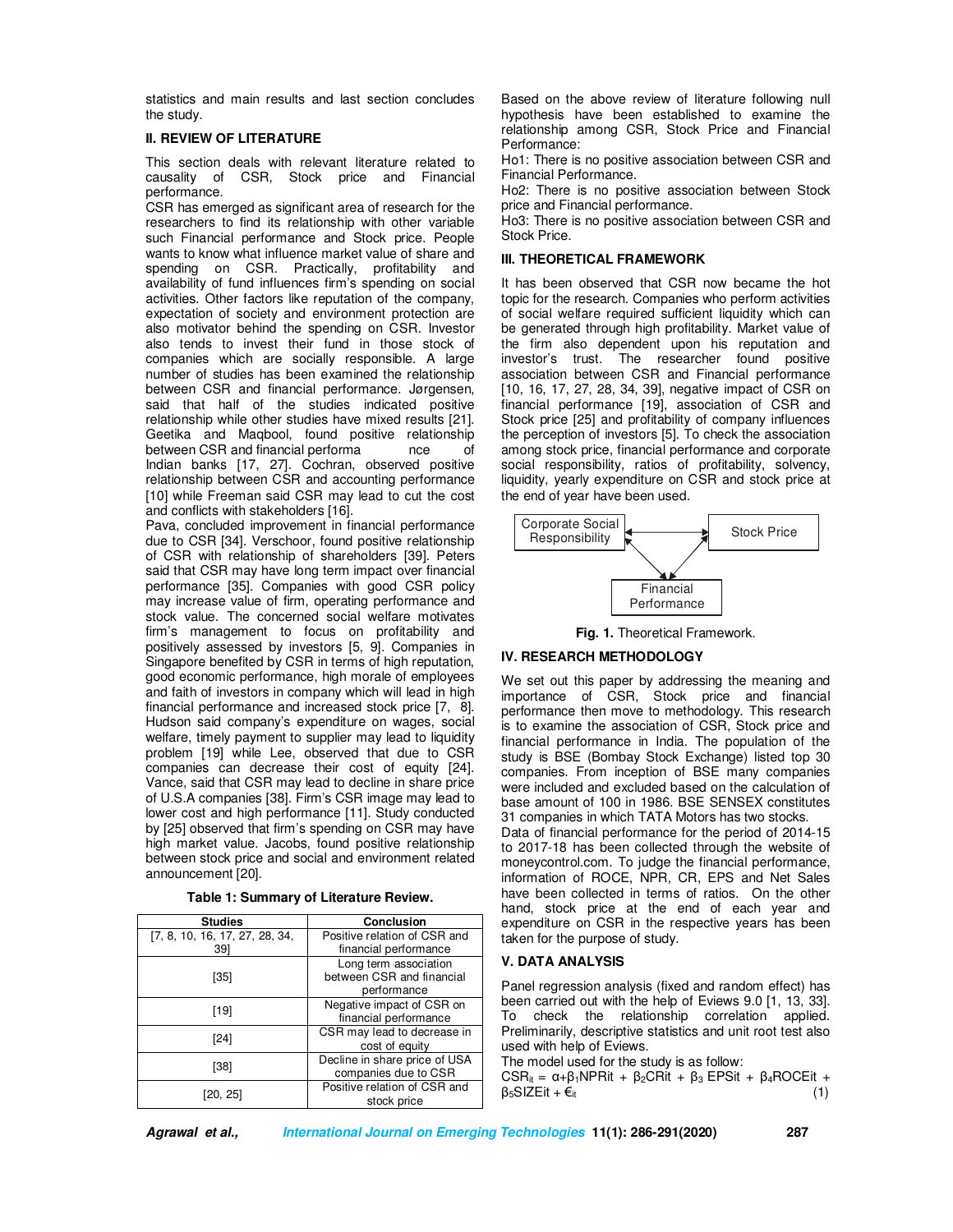Equation (1) is used for regression analysis. Where CSR is dependent variable and the components of financial performance are independent variable.

Through (1) we want to check the association of CSR and financial performance through panel ordinary least square method.

SP<sub>it</sub> =  $\alpha + \beta_1$ NPRit +  $\beta_2$ CRit +  $\beta_3$ EPSit + β<sub>4</sub>ROCEit +  $\beta_5$ SIZEit +  $\epsilon_{it}$  (2)

Eqn. (2) is to check the association of stock price and financial performance and panel ordinary least square method is adopted. In (2) SP is dependent variable while components of financial performance are the independent variable.

 $CSR_{it}$  = Expenditure on Corporate Social Responsibility at the end of each year.

β1NPRit =Net Profit Ratio calculated by dividing net profit by net sales.

 $\beta_2$ CRit =Current ratio calculated by dividing current assets by current liabilities.

 $\beta_4$ EPSit = Earnings Per Share calculated by dividing earning after tax by shares.

 $β<sub>5</sub>ROCE$ it =Return on capital employed.

 $\beta_6$ SIZEit = Size of the firm assumed on the basis of total amount of sales.

 $\epsilon_{it}$  = error term follows normal distribution.

 $SP_{it}$ = Stock Price at the end of year from 2014-15 to 2017-18.

α, is intercept and β1, β2, β3, β4, β5, and β6, are the coefficient of the regression model.

|  | Table 2: Descriptive Statistics of the variables. |
|--|---------------------------------------------------|
|--|---------------------------------------------------|

|              | <b>CR</b> | <b>CSR</b> | <b>EPS</b> | <b>NET SALES</b> | <b>NPR</b> | <b>ROCE</b> | <b>STOCK PRICE</b> |
|--------------|-----------|------------|------------|------------------|------------|-------------|--------------------|
| Mean         | 1.237     | 123.761    | 44.622     | 51416.92         | 191.380    | 22.497      | 1154.555           |
| Median       | 1.050     | 70.620     | 24.200     | 38945.42         | 14.420     | 14.180      | 659.850            |
| Maximum      | 6.570     | 745.040    | 255.620    | 329076.0         | 10024.16   | 103.730     | 9731.350           |
| Minimum      | 0.020     | 0.000      | $-24.840$  | 165.530          | $-18.380$  | $-5.610$    | 0.000              |
| Std. Dev.    | 1.087     | 152.605    | 50.487     | 58736.52         | 1087.815   | 20.861      | 1408.161           |
| Skewness     | 1.590     | 1.872      | 1.874      | 2.676            | 7.333      | 1.847       | 3.1805             |
| Kurtosis     | 7.124     | 6.365      | 6.8503     | 10.849           | 61.203     | 6.749       | 16.584             |
| Jarque-Bera  | 134.528   | 125.758    | 143.174    | 447.627          | 17863.66   | 137.408     | 1115.617           |
| Probability  | 0.000     | 0.000      | 0.000      | 0.000            | 0.000      | 0.000       | 0.000              |
| Sum          | 147.320   | 14727.61   | 5310.050   | 6118613          | 22774.33   | 2677.260    | 137392.1           |
| Sum Sq. Dev. | 139.642   | 2748018.   | 300777.1   | 4.07             | 1.40       | 51352.60    | 2.34               |
| Observations | 119       | 119        | 119        | 119              | 119        | 119         | 119                |

Table 2 shows the descriptive statistics of the variables. Descriptive statistics is very useful to understand statistical properties of data. CR (7.12>3), CSR (6.36>3), EPS (6.85>3), Net Sales (10.84>3), NPR (61.2>3), ROCE (6.74>3) and Stock Price (16.58>3) are Leptokurtic and have long-right tail (positive skewness). Null hypothesis that the data is normally distributed has been rejected 0.00>0.5 (at 5% significance level).

Table 3 tested the stationarity of the data. Stationarity test allows to test whether the series is stationary or not. It has two approaches, KPSS and unit root test such as ADF, PP test.

Our null hypothesis has been rejected at 5% significance level (P-value <0.05) for the series of CR, EPS, NPR, CSR and size of the firm hence, there is no unit root while in case of SP and ROCE not rejected (Pvalue>0.05) shows unit root exist.

Table 4 shows the results of correlation analysis between CSR and financial performance. Among all size of firm highly correlated with CSR 0.59 (59%) and EPS 0.13 (13%) and CR .03 (3%) also have positive correlation with CSR. While NPR -0.11 (11%) and ROCE -.04 (4%) are negatively correlated with CSR. **Unit Root Test:**

**Table 3: Panel unit root test: Common unit root process by Levin, Lin and Chu t.** 

| Method      | <b>Statistic</b> | Prob.    | <b>Cross-sections</b> |
|-------------|------------------|----------|-----------------------|
| <b>CSR</b>  | 78.832           | $0.035*$ | 30                    |
| CR          | 167.092          | $0.000*$ | 30                    |
| <b>EPS</b>  | 121.559          | $0.000*$ | 30                    |
| <b>NPR</b>  | 113.011          | $0.000*$ | 30                    |
| <b>SP</b>   | 63.310           | 0.360    | 30                    |
| <b>ROCE</b> | 69.050           | 0.151    | 30                    |
| <b>SIZE</b> | 85.376           | $0.017*$ | 30                    |

\* Significant level at 5%

# **Table 4: Showing the results of correlation analysis between CSR and Financial Performance.**

|             | <b>CSR</b> | CR       | <b>EPS</b> | <b>NET SALES</b> | <b>NPR</b> | <b>ROCE</b> |
|-------------|------------|----------|------------|------------------|------------|-------------|
| <b>CSR</b>  | .000       |          |            |                  |            |             |
| <b>CR</b>   | 0.038      | .000     |            |                  |            |             |
| <b>EPS</b>  | 0.137      | 0.197    | 1.000      |                  |            |             |
| NET SALES   | 0.597      | $-0.259$ | 0.074      | 1.000            |            |             |
| <b>NPR</b>  | $-0.112$   | 0.056    | $-0.067$   | $-0.143$         | 1.000      |             |
| <b>ROCE</b> | $-0.047$   | 0.325    | 0.226      | $-0.227$         | 0.579      | 1.000       |

**Agrawal et al., International Journal on Emerging Technologies 11(1): 286-291(2020) 288**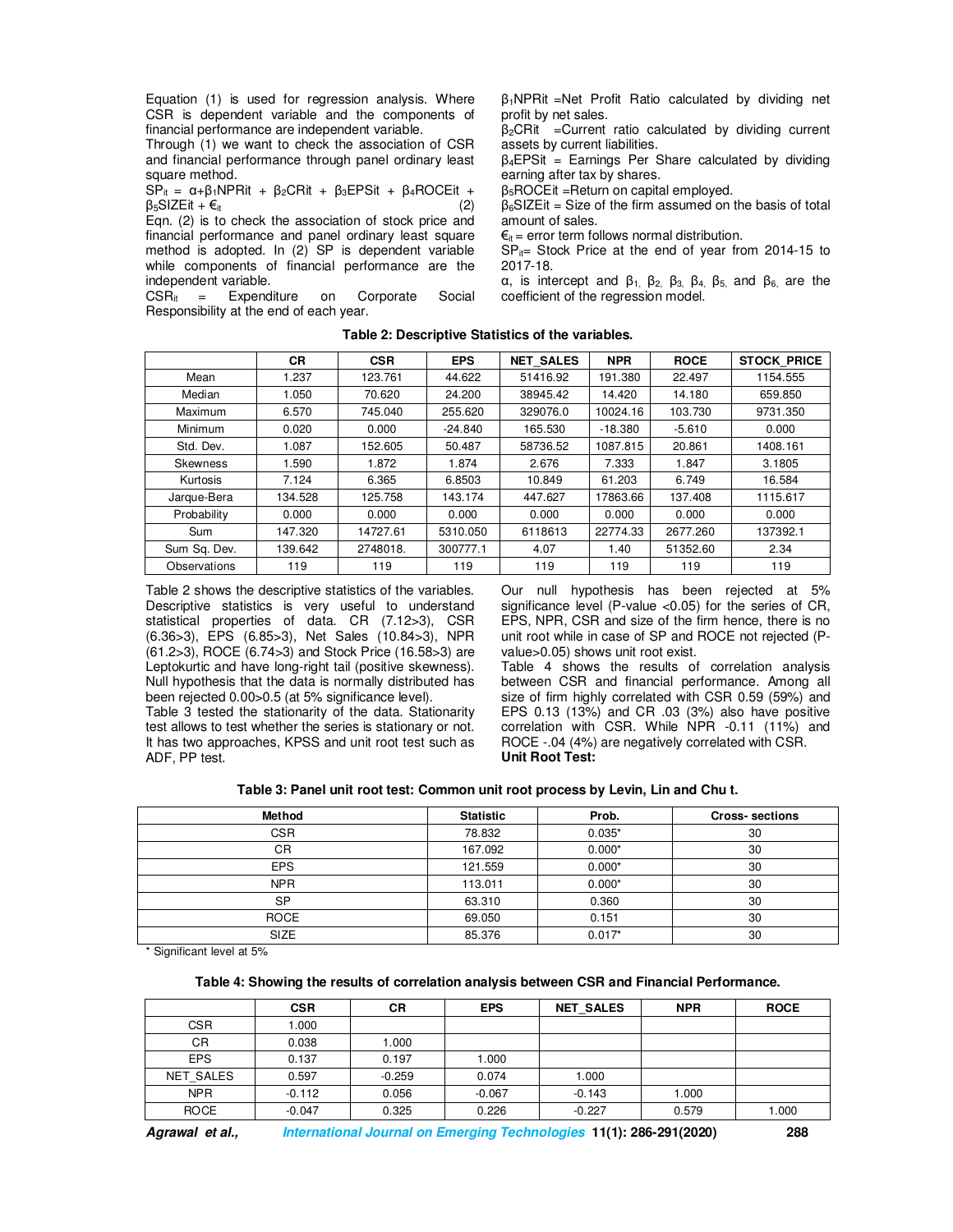|             | <b>STOCK PRICE</b> | <b>ROCE</b> | <b>NPR</b> | <b>NET SALES</b> | <b>EPS</b> | CR   |
|-------------|--------------------|-------------|------------|------------------|------------|------|
| STOCK PRICE | .000               |             |            |                  |            |      |
| <b>ROCE</b> | 0.157              | 000. ا      |            |                  |            |      |
| <b>NPR</b>  | $-0.101$           | 0.579       | 1.000      |                  |            |      |
| NET SALES   | $-0.024$           | $-0.227$    | $-0.143$   | 1.000            |            |      |
| <b>EPS</b>  | 0.875              | 0.226       | $-0.067$   | 0.074            | 1.000      |      |
| CR          | 0.104              | 0.325       | 0.056      | $-0.259$         | 0.197      | .000 |

**Table 5: Showing the results of correlation analysis between SP and Financial Performance.** 

Table 5 reports the results of correlation analysis between stock price and financial performance. Among all the variable EPS is highly correlated with stock price 0.87 (87%). ROCE 0.15 (15%) and CR 0.10 (10%) have positive correlation with stock price while NPR -0.10 (10%) and net sales -0.024 (2%) are natively correlated with stock price. Results of correlation analysis between stock price and CSR shows that CSR is negatively correlated with stock price by -0.488 (48.8%).

**Regression Analysis:** Regression is a powerful statistical method or statistical processes which estimates or examine the relationship between two variables, dependent variable and independent variable. It also useful to analyse the impact of independent variable on dependent variable. Based on the review of literature of [7, 8, 20, 25, 34, 35, 39] OLS (Ordinary Least Square) regression model has been applied. To check the best fit of the model fixed and random effect regression model also applied.

**Results of OLS:** Observation of regression analysis indicated that impact of financial performance on CSR by 61% ( $R^2$  0.61 and adjusted  $R^2$  0.59) and DWS (Durbin-Watson Statistics) 0.803 and all the measures except EPS have significant impact on CSR. Null hypothesis in this case has been rejected at 5% significance level (P-value>0.05). Table 7 indicates the results of regression analysis between the financial performance and SP (Stock price) where, analysis indicates that financial performance have significant

impact over SP by 66% ( $R^2$  0.66 and adjusted  $R^2$  0.647) and except CR and ROCE have significance impact at 5% significance level (P-value>.05).

**Results of Cross-Section Fixed Effect:** This model assumes that each company have some non-random variable. To deal with non-stochastic group crosssection fixed effect model has been applied with the help of E-views 9.0 version. Table 6 indicates that financial performance has impact over CSR by 91%  $(R^2)$ 0.91 and adjusted  $R^2$  0.87), DWS 3.17 and Table 7 shows that financial performance have impact over SP by 95% ( $R^2$  0.95 and adjusted  $R^2$  0.93) DWS 1.78 at significance level of 5% (p-value>0.05). Null hypothesis in both the cases have been rejected.

**Results of Cross-Section Random Effect:** Random effect model attempt to deal with unobserved stochastic group. Table 6 indicates that financial performance effect CSR spending by 42% (( $R^2$  0.42 and adjusted  $R^2$ 0.39), DWS 2.30 and table 7 shows impact of financial performance over SP by 23% (R<sup>2</sup> 0.229 and adjusted R<sup>2</sup> 0.19), DWS 1.18 at significance level of 5% (p-value > 0.05).

Results of OLS, Fixed Effect and Random Effect shows that financial performance has impact on CSR and SP while CSR does not associate with SP. Out of FE and RE, FE is most suitable method to judge the association. Results are also supported by literature review of [24, 31, 35].

|                | <b>OLS</b>     |             |          | <b>Fixed Effect</b> |             |          | <b>Random Effect</b> |             |          |
|----------------|----------------|-------------|----------|---------------------|-------------|----------|----------------------|-------------|----------|
| Variable       | Coefficient    | t-Statistic | Prob.    | Coefficient         | t-Statistic | Prob.    | Coefficient          | t-Statistic | Prob.    |
| C              | $-5.344$       | $-6.306$    | $0.000*$ | $-6.347$            | $-1.656$    | 0.102    | $-4.684$             | $-3.907$    | $0.000*$ |
| <b>CR</b>      | 0.180          | 2.463       | $0.015*$ | 0.116               | 1.503       | 0.137    | 0.144                | 2.178       | $0.031*$ |
| <b>EPS</b>     | $-0.000$       | $-0.097$    | 0.922    | 0.007               | 2.457       | $0.016*$ | 0.002                | 1.348       | 0.180    |
| <b>SIZE</b>    | 0.899          | 11.361      | $0.000*$ | 0.979               | 2.597       | $0.011*$ | 0.826                | 7.254       | $0.000*$ |
| <b>NPR</b>     | 0.000          | 3.011       | $0.003*$ | 9.550               | 0.968       | 0.336    | 0.000                | 1.634       | 0.105    |
| <b>ROCE</b>    | 0.010          | 2.301       | $0.023*$ | 0.007               | 0.778       | 0.438    | 0.012                | 2.058       | $0.042*$ |
| $R^2$          | 0.611          |             |          | 0.917               |             |          | 0.425                |             |          |
| Ad. $R^2$      | 0.591          |             |          | 0.876               |             |          | 0.395                |             |          |
| F-stat (Prob.) | 29.912 (0.000) |             |          | 22.451 (0.000)      |             |          | 14.068 (0.000)       |             |          |
| <b>DWS</b>     |                | 0.803       |          |                     | 3.171       |          |                      | 2.309       |          |

**Table 6: Results of Regression Analysis of CSR and Financial Performance (OLS, Fixed and Random Effect).**

\*Significant level at 5%

**Table 7: Results of Regression Analysis of SP and Financial Performance (OLS, Fixed and Random Effect).** 

|             | <b>OLS</b>               |          |                |                    | <b>Fixed Effect</b> |              |                          | <b>Random Effect</b> |          |  |  |
|-------------|--------------------------|----------|----------------|--------------------|---------------------|--------------|--------------------------|----------------------|----------|--|--|
| Variable    | Coefficient It-Statistic |          | Prob.          | <b>Coefficient</b> | t-Statistic         | Prob.        | Coefficient It-Statistic |                      | Prob.    |  |  |
| C           | 7.355                    | 12.502   | $0.000*$       | 1.520              | 0.758               | 0.450        | 5.613                    | 7.155                | $0.000*$ |  |  |
| СR          | 0.029                    | 0.542    | 0.588          | 0.058              | 1.387               | 0.169        | 0.079                    | 2.109                | 0.037    |  |  |
| <b>EPS</b>  | 0.014                    | 12.763   | $0.000*$       | 0.000              | 0.075               | 0.940        | 0.006                    | 4.932                | $0.000*$ |  |  |
| <b>SIZE</b> | $-0.148$                 | $-2.731$ | $0.007*$       | 0.466              | 2.361               | $0.020*$     | 0.043                    | 0.583                | 0.561    |  |  |
| <b>NPR</b>  | $-0.000$                 | $-3.479$ | $0.000*$       | 3.600              | 0.689               | 0.492        | $-4.63$                  | $-1.032$             | 0.304    |  |  |
| <b>ROCE</b> | 0.003                    | 1.117    | 0.266          | 0.007              | 1.433               | 0.155        | 0.006                    | 1.631                | 0.105    |  |  |
| $R^2$       |                          | 0.662    |                | 0.956              |                     |              | 0.229                    |                      |          |  |  |
| Ad. $R^2$   | 0.647                    |          | 0.938          |                    |                     | 0.194        |                          |                      |          |  |  |
| F-stat      | 44.061 (0.000)           |          |                |                    |                     | 6.667(0.000) |                          |                      |          |  |  |
| (Prob.)     |                          |          | 53.479 (0.000) |                    |                     |              |                          |                      |          |  |  |
| <b>DWS</b>  |                          | 0.566    |                |                    | 1.785               |              |                          | 1.182                |          |  |  |

\*Significant level at 5%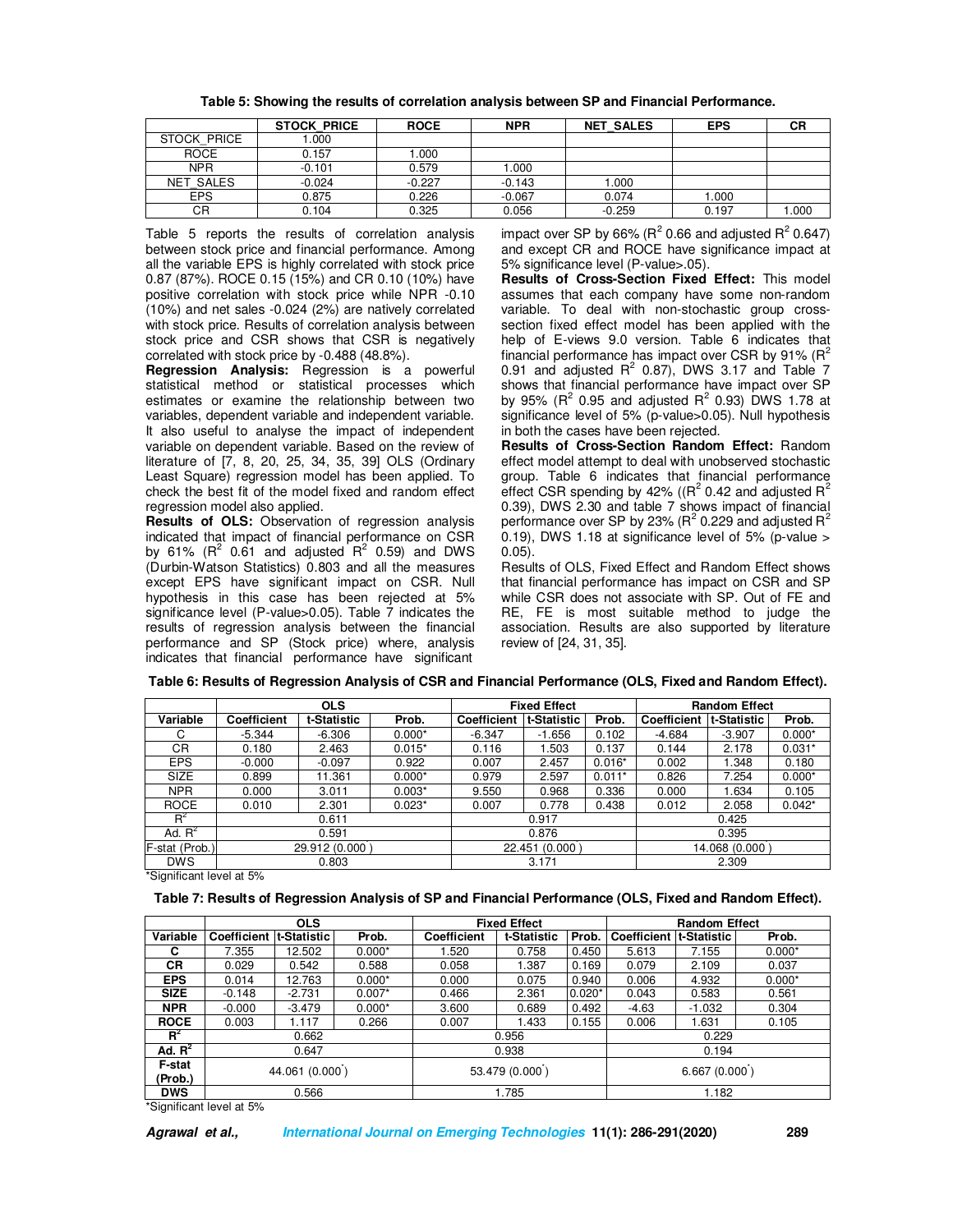## **VI. CONCLUSION**

This research examines the various factors influencing the decision of company's management regarding CSR spending and influence on the stock price of the BSE listed companies in India. It has been derived that size of the firm (Net Sales) is major component of financial performance which influences spending on welfare activities. While stock price is influenced by the accounting information of the company in form of profitability, and EPS. We do not find any association between SP and CSR.

#### **VII. FUTURE SCOPE**

Study is very useful to the investors, government and to other stakeholders to judge the financial performance. It can also be used to make decision regarding investment in the stock of company. Management of various companies can also use this research to know the factors creating their reputation and empowerment of capital. Researcher can also understand various aspect of CSR, SP and financial performance.

**Limitation:** We have taken EPS, CR, NPR, Net Sales and ROCE to check their impact on CSR and SP. Other research may take other variable of financial ratios to analyse their impact on CSR and SP. This study used the data of 30 companies listed in BSE India, other stock exchange and no. of company can be used for further research.

**Conflict of Interest.** The authors of this research declare that they have no conflicts of interest.

#### **ACKNOWLEDGEMENT**

The authors the study is highly grateful to Head of Department, IBM (UG) GLA University to provide required facilities within institution.

## **REFERENCES**

[1]. Agrawal, O. P., Bansal, N., & Bansal, P. K. (2019). Determinants of Capital Structure: A Study of Indian Companies. *Siddhant-A Journal of Decision Making*, *19*(2), 65-72.

[2]. Agrawal, R., Findley, S., Greene, S., & Huang, K., Jeddy, A., Lewis, W. W. & Petry, M. (1996). Capital productivity: why the US leads and why it matters. *The McKinsey Quarterly*, (3), 38-55.

[3]. Ball, R., & Brown, P. (1968). An Empirical Evaluation of Accounting Income Numbers. *Journal of Accounting Research*. *Autumn*, *6*(2), 159-178.

[4]. Barth, M. E., Beaver, W. H., Hand, J. R., & Landsman, W. R. (1999). Accruals, cash flows, and equity values. *Review of Accounting Studies*, *4*(3-4), 205-229.

[5]. Belkaoui, A., & Karpik, P. G. (1989). Determinants of the corporate decision to disclose social<br>information. Accounting, Auditing & Accountability Auditing & Accountability *Journal*, *2*(1), 129-145.

[6]. Bowen, H. R. (1953). *Social Responsibilities of the Businessman,* Harper & Row, New York, NY.

[7]. Brammer, S., & Pavelin, S. (2006). Voluntary environmental disclosures by large UK<br>companies Journal of Business Finance & companies. *Journal of Business Finance & Accounting*, *33*(7‐8), 1168-1188.

[8]. Brønn, P. S., & Vidaver-Cohen, D. (2009). Corporate motives for social initiative: Legitimacy, sustainability, or the bottom line? *Journal of Business Ethics*, *87*(1), 91-109.

[9]. Mir, M. Z. (2008). The current status of environmental reporting by Indian companies. *Managerial Auditing Journal*, *23*(6), 609–629.

[10]. Cochran, P. L., & Wood, R. A. (1984). Corporate social responsibility and financial performance. *Academy of management Journal*, *27*(1), 42-56.

[11]. Cornell, B., & Shapiro, A. C. (1987). Corporate stakeholders and corporate finance. *Financial management*, *16*, 5-14.

[12]. Das, A., & Ghosh, S. (2004). Corporate governance in banking system: An empirical investigation. *Economic and Political weekly*, *20*, 1263- 1266.

[13]. Elmagrhi, M. H., Ntim, C. G., Crossley, R. M., Malagila, J. K., Fosu, S., & Vu, T. V. (2017). Corporate governance and dividend pay-out policy in UK listed SMEs. *International Journal of Accounting & Information Management*, *25*(4), 459-483.

[14]. Fakhruddin, M., & Hadianto, M. S. (2001). Perangkat dan Model Analisis Investasi di Pasar Modal. *Jakarta: Elex Media Komputindo*.

[15]. Flammer, C. (2015). Does corporate social responsibility lead to superior financial performance? A regression discontinuity approach. Management regression discontinuity approach. *Management Science*, *61*(11), 2549-2568.

[16]. Freeman, R. E. (1984). *Strategic Management: A Stakeholder Approach*, Pitman, Boston, MA.

[17]. Geetika, T., & Shukla, A. (2017). The relationship between corporate social responsibility and financial performance of Indian Banks. *The IUP Journal of Corporate Governance, 16* (2), 39-53.

[18]. Hillman, A. J., & Keim, G. D. (2001). Shareholder value, stakeholder management, and social issues: What's the bottom line?. *Strategic management journal*, *22*(2), 125-139.

[19]. Hudson, R. (2005). Ethical investing: Ethical investors and managers. *Business Ethics Quarterly*, *15*(4), 641-657.

[20]. Jacobs, B. W., Singhal, V. R., & Subramanian, R. (2010). An empirical investigation of environmental performance and the market value of the firm. *Journal of Operations Management*, *28*(5), 430-441.

[21]. Jørgensen, P. E. F., & Isaksson, M. (2010). 18. Credibility in corporate discourse. *Pragmatics across languages and cultures*, 513-541.

[22]. Kang, H. H., & Liu, S. B. (2014). Corporate social responsibility and corporate performance: A quantile regression approach. *Quality & Quantity*, *48*(6), 3311- 3325.

[23]. Kang, J. (2013). The relationship between corporate diversification and corporate social performance. *Strategic Management Journal*, *34*(1), 94- 109.

[24]. Lee, D. D., Faff, R. W., & Langfield-Smith, K. (2009). Revisiting the vexing question: does superior corporate social performance lead to improved financial performance?. *Australian Journal of Management*, *34*(1), 21-49.

[25]. Mackey, A., Mackey, T. B., & Barney, J. B. (2007). Corporate social responsibility and firm performance: Investor preferences and corporate strategies. *Academy of management review*, *32*(3), 817-835.

[26]. Macmillan, A. N. (2004). Goodwill and the Third Place–business or society? *Journal of General Management*, *30*(2), 99-112.

[27]. Maqbool, S., & Zameer, M. N. (2018). Corporate social responsibility and financial performance: An